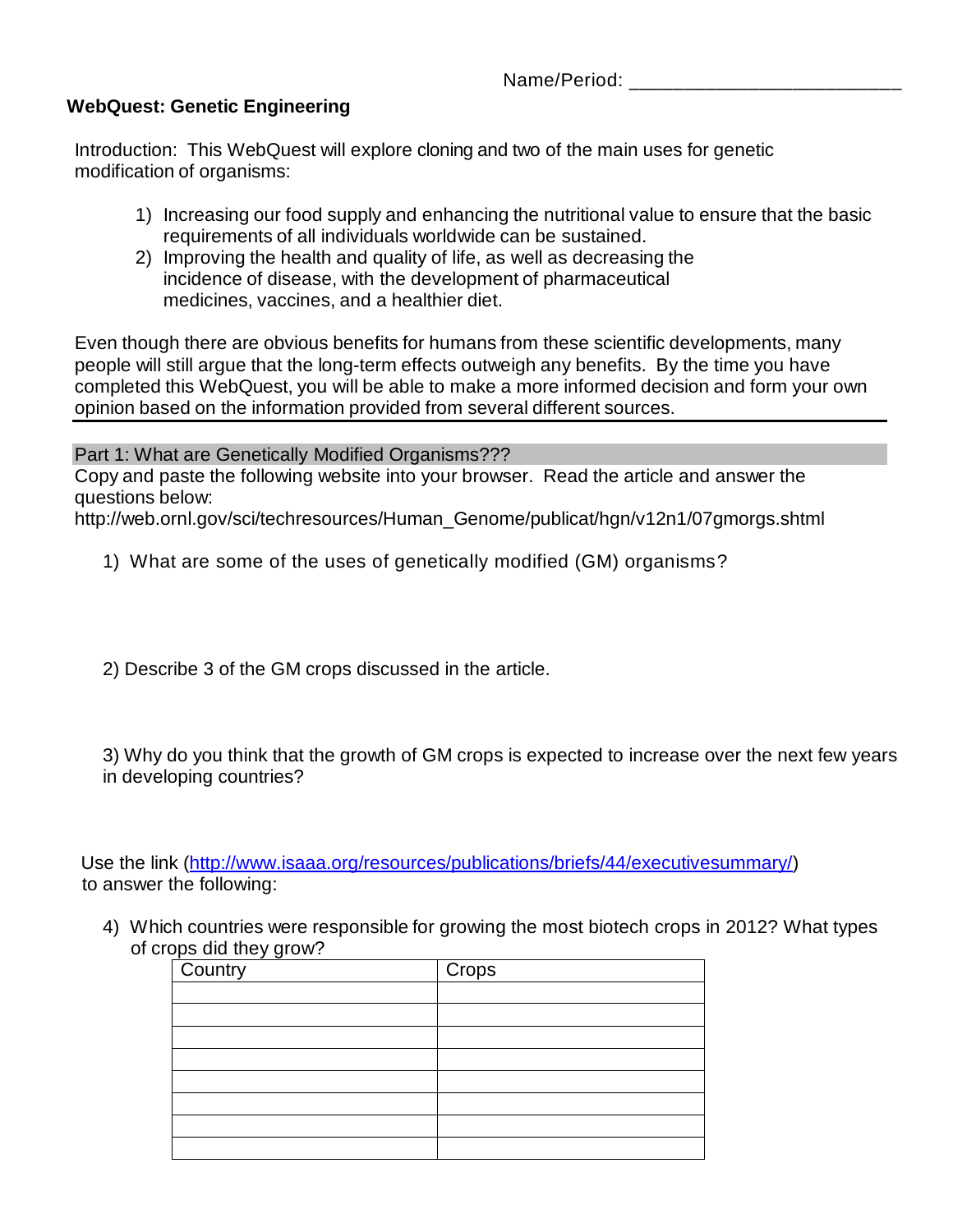Use the following link to answer the next set of questions: <https://classes.soe.ucsc.edu/cmpe080e/Spring05/projects/gmo/index.htm>

- 5) Name 6 benefits of GM organisms (Click "Pro" on the left of the page)
	- a)
	- b)
	- c)
	- d)
	- e)
	- f)
- 6) Name 5 controversies associated with GM organisms (Click "Cons" on the left of the page) a)
	- b)
	- c)
	- d)
	- e)

7) Does the law in our country require genetically modified foods to be identified on the label? (Click on "US Laws" at the left of the page)

## Part 2: How are GM organisms (plants) made?

Use the following link to learn how GM plants are made: http://www.unc.edu/depts/our/hhmi/hhmi-ft\_learning\_modules/plantmodule/transgenicplants.html

Describe the 6 steps given for making a GM (transgenic) plant:

Part 3: Uses of Genetic Modification

A. Pesticide-Resistant Crops

Use the following link to read the article and answer the questions below: [http://www.gmo-compass.org/eng/agri\\_biotechnology/breeding\\_aims/146.herbicide\\_resistant\\_crops.html](http://www.gmo-compass.org/eng/agri_biotechnology/breeding_aims/146.herbicide_resistant_crops.html)

- 1) How can too many weeds affect crop yield?
- 2) Selective herbicides are only able to kill specific types of plants and often leave some weeds in the field to continue to grow. Why would a farmer choose to use a selective herbicide?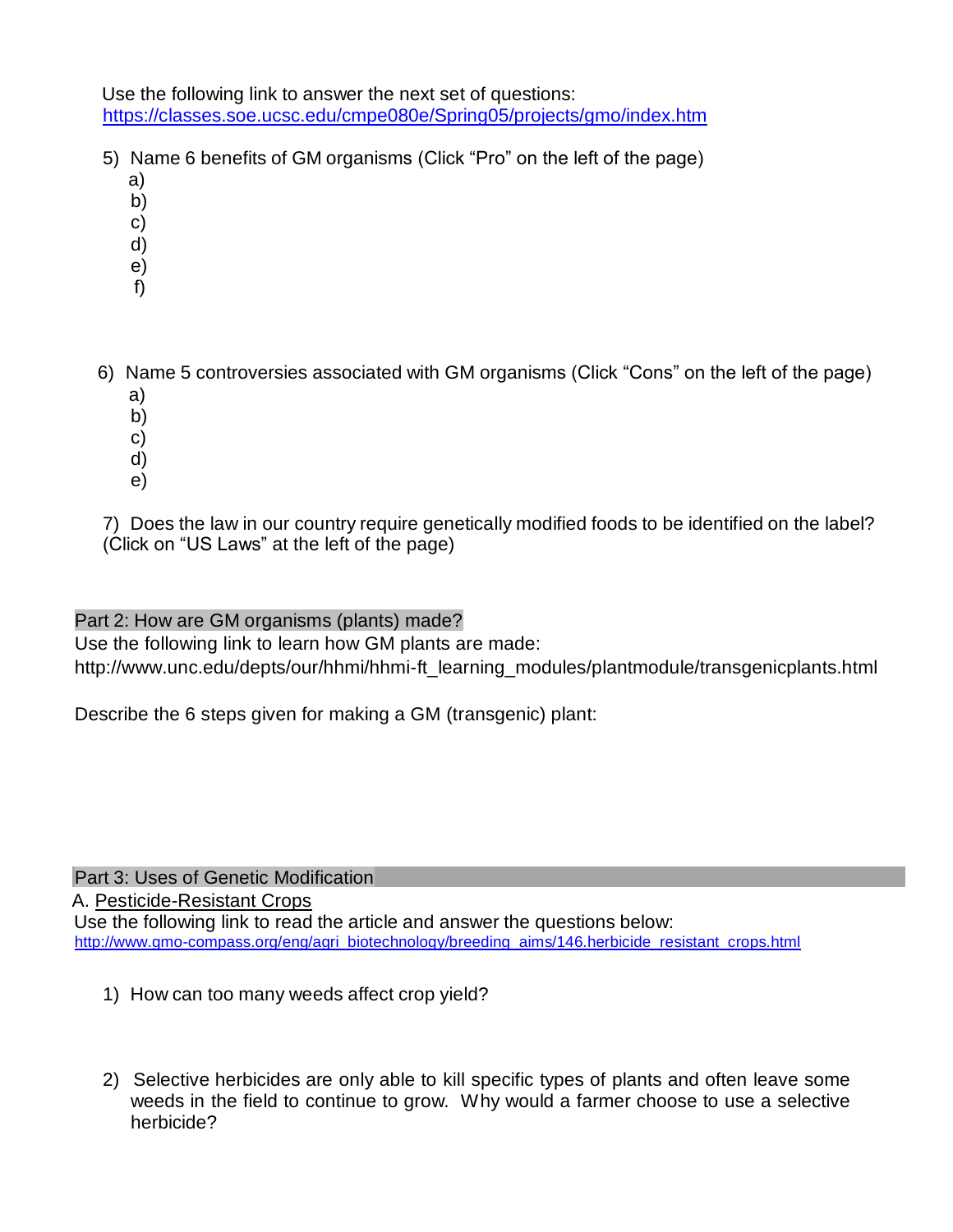- 3) Non-selective or broad-spectrum herbicides will kill all types of weeds. Why can't farmers use this type of herbicide without using GM crops?
- 4) What are two other advantages of using herbicide-resistant GM crops?
	- a)
	- b)
- 5) What are three potential problems some people foresee happening if GM crops continue to be grown?
	- a)
	- b)
	- c)

# B. Medicine

Use the following link to the article and answer the questions below: <http://genetics.thetech.org/about-genetics/making-medicines>

- 1) Name 3 ways that genetic modification is used in medicine.
	- a)
	- b)
	- c)
- 2) Click on "New Therapies" on the left side of the page. a) What is gene therapy?
	- b) Why is it a difficult procedure?
	- c) Why is the use of human stem cells controversial?

Use the following link to read the article. Click on the individual pictures at the bottom of the article to explore other organisms that are currently being researched.

<http://news.discovery.com/tech/ten-genetically-modified-crops.html>

Pick any of the 5 organisms from the article and complete the table below. Identify the organism and answer the following questions: 1) What modifications are being made? 2) What desired outcomes are researchers attempting to create or improve?